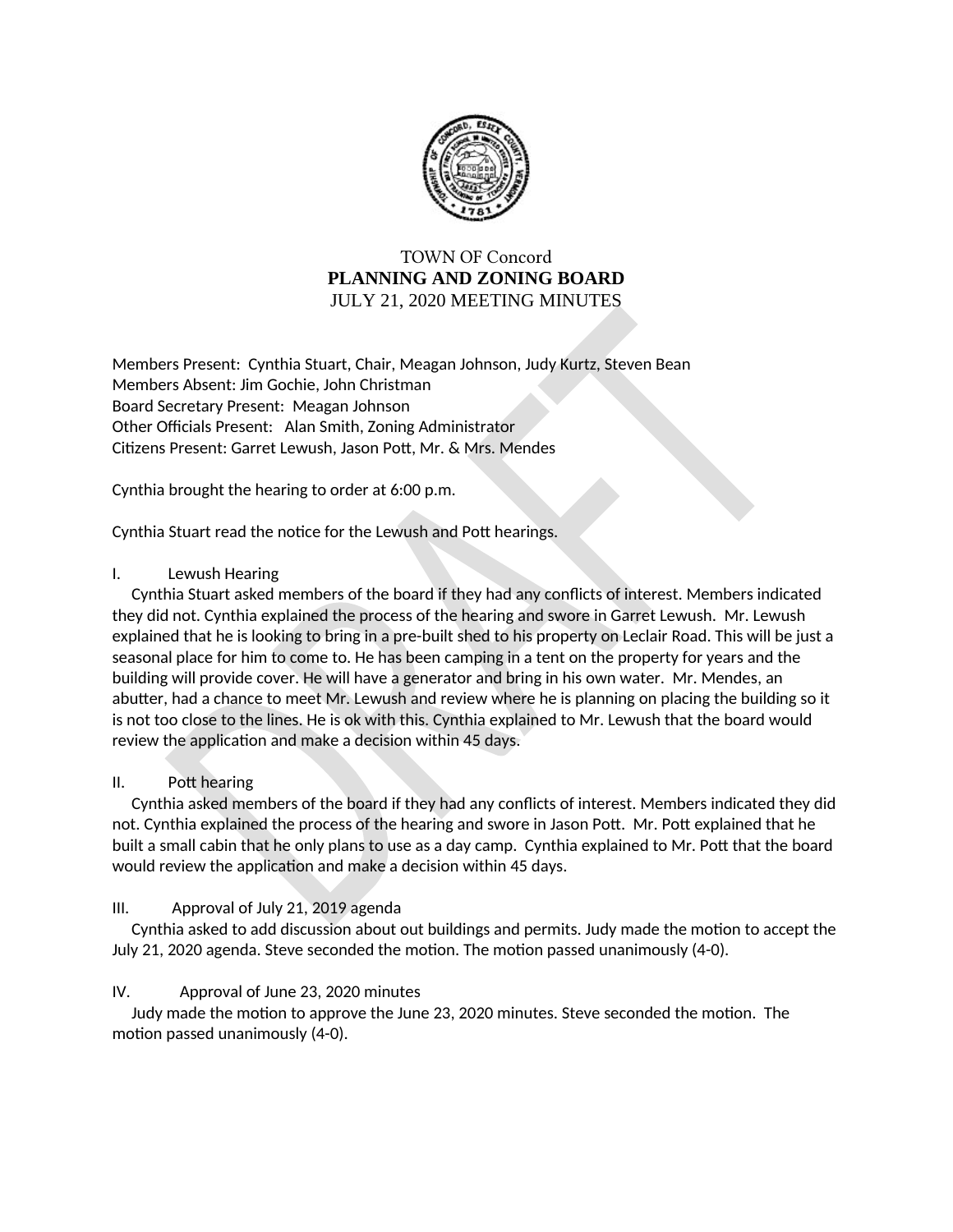# V. Citizens' concerns None.

#### VI. **Zoning Administrator Report**

Alan reported on the Bunnell property. The Selectboard asked him to reach out to a lawyer, whom is putting together a letter to review the legal process for the Selectboard. One suggestion was for the town to declare that building unsafe and then have the town clean it up and send a bill to the owner. The board all agrees that the property is a hazard and action needs to be taken. Meagan asked about the burnt property on South Street. Alan has sent a letter but has not heard anything from the owner. Cynthia said she would send a statement to the Selectboard from the PZB requesting that the Selectboard take quick legal action on the Bunnell property and assess fines accordingly. Also that the Selectboard consider applying for a municipal planning grant to update the zoning bylaws, junk ordinance, and consider a noise ordinance.

#### VII. Miles Pond Pavilion update

Cynthia was able to get a proposal from Winterwood Timer Frames. The pavilion quoted was a 28' x 48' which is smaller then what is there now. It was decided we would go look at the Pavilion at our next meeting to review needs and possible options.

VIII. Review/Ideas of Town Plan Tabled till next meeting.

#### IX. Out Building permits

Clarifying discussion about Section 208.4 B of the Zoning Bylaws. Alan spoke with the assessors and they have implemented a process that will "flag" properties that need to be checked for tax purposes the following year. There may be some updated wording to better clarify when the bylaws are updated next. Steve asked where to find if someone has a permit on file for a building. Alan states they are all at the Town office and anyone can call to inquire. Suggestion was made to have them kept online so people could easily look that info up. Cynthia and Meagan will look into the possibility of putting the zoning applications online.

# Χ. Deliberative Session on Lewush and Pott Hearings

The board entered deliberative session at 7:07 PM. The board came out of deliberative session at 7:11 PM. Judy made the motion to grant the conditional use permit for Mr. Lewush. Steve seconded it. The motion passed unanimously (4-0).

Judy made the motion to grant the conditional use permit for Mr. Pott. Steve seconded it. The motion passed unanimously (4-0).

# XI. **Executive Session if Warranted**

The board did not meet in executive session.

Cynthia made the motion to adjourn the meeting at 7:15 p.m. Meagan seconded the motion. The motion passed unanimously (4-0).

Next Meeting: August 18, 2020 @ 6:00 PM